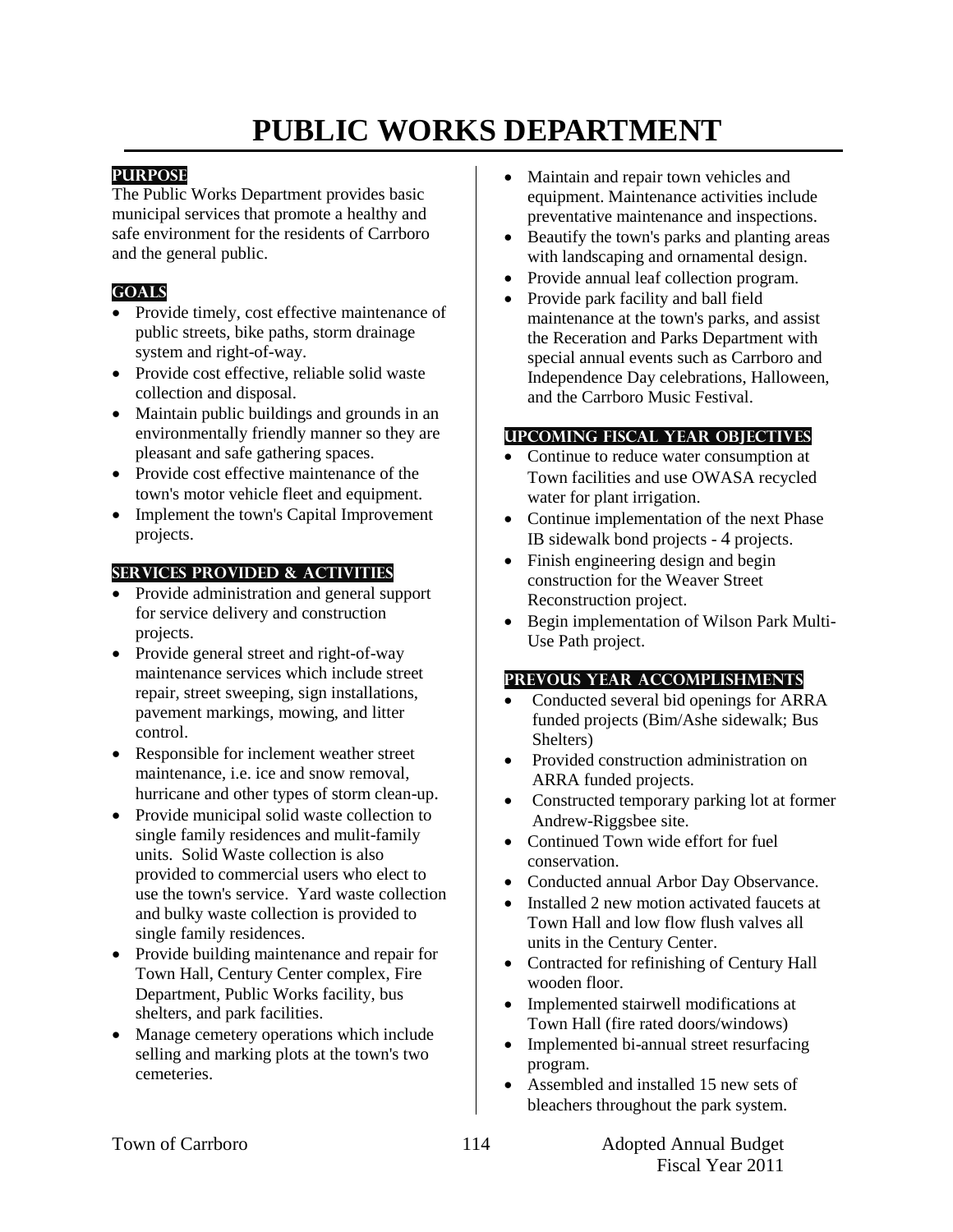### **Budget summary**

| PUBLIC WORKS - DEPARTMENTAL TOTAL |                          |                          |                                            |                                            |                                     |
|-----------------------------------|--------------------------|--------------------------|--------------------------------------------|--------------------------------------------|-------------------------------------|
|                                   | 2007-08<br><b>ACTUAL</b> | 2008-09<br><b>ACTUAL</b> | 2009-10<br><b>ADOPTED</b><br><b>BUDGET</b> | 2010-11<br><b>ADOPTED</b><br><b>BUDGET</b> | % CHANGE<br>2010/11 FROM<br>2009/10 |
| <b>SUMMARY</b>                    |                          |                          |                                            |                                            |                                     |
| <b>PERSONNEL</b>                  | 1,683,591                | 1,774,097                | 1,848,132                                  | 1,839,740                                  | 0%                                  |
| <b>OPERATIONS</b>                 | 1,256,846                | 1,297,218                | 1,442,732                                  | 1,446,031                                  | 0%                                  |
| <b>CAPITAL OUTLAY</b>             | 702,261                  | 709,845                  | 876,258                                    | 322,260                                    | $-63%$                              |
|                                   |                          |                          |                                            |                                            |                                     |
| <b>TOTAL</b>                      | 3,642,698                | 3,781,160                | 4,167,122                                  | 3,608,031                                  | $-13%$                              |

| <b>AUTHORIZED PERMANENT FULL-TIME</b><br><b>EQUIVALENTS</b> | <b>FY2007-08</b> | <b>FY2008-09</b> | FY2009-10 | FY2010-11 |
|-------------------------------------------------------------|------------------|------------------|-----------|-----------|
| <b>FULL-TIME POSITIONS</b>                                  | 36               | 36               | 36        | 36        |
| <b>PART-TIME POSITIONS</b>                                  |                  |                  |           |           |
| <b>TOTAL</b>                                                | 36               | 36               | 36        | 36        |

#### **CHANGES IN BUDGET from PRIOR YEAR ADOPTED BUDGET**

Salary decreases are associated with budgeting vacant positions for only one quarter instead of 100% as was done in the previous year, which offsets the increased cost of health insurance and retirement contribution costs. While operating costs changed overall, numerous costs were

adjusted based on revised cost estimates and/or service priorities. Details of the changes are highlighted in the division descriptions. Capital Outlay costs decreased due to the cost of street resurfacing which is in the prior years' budget.

.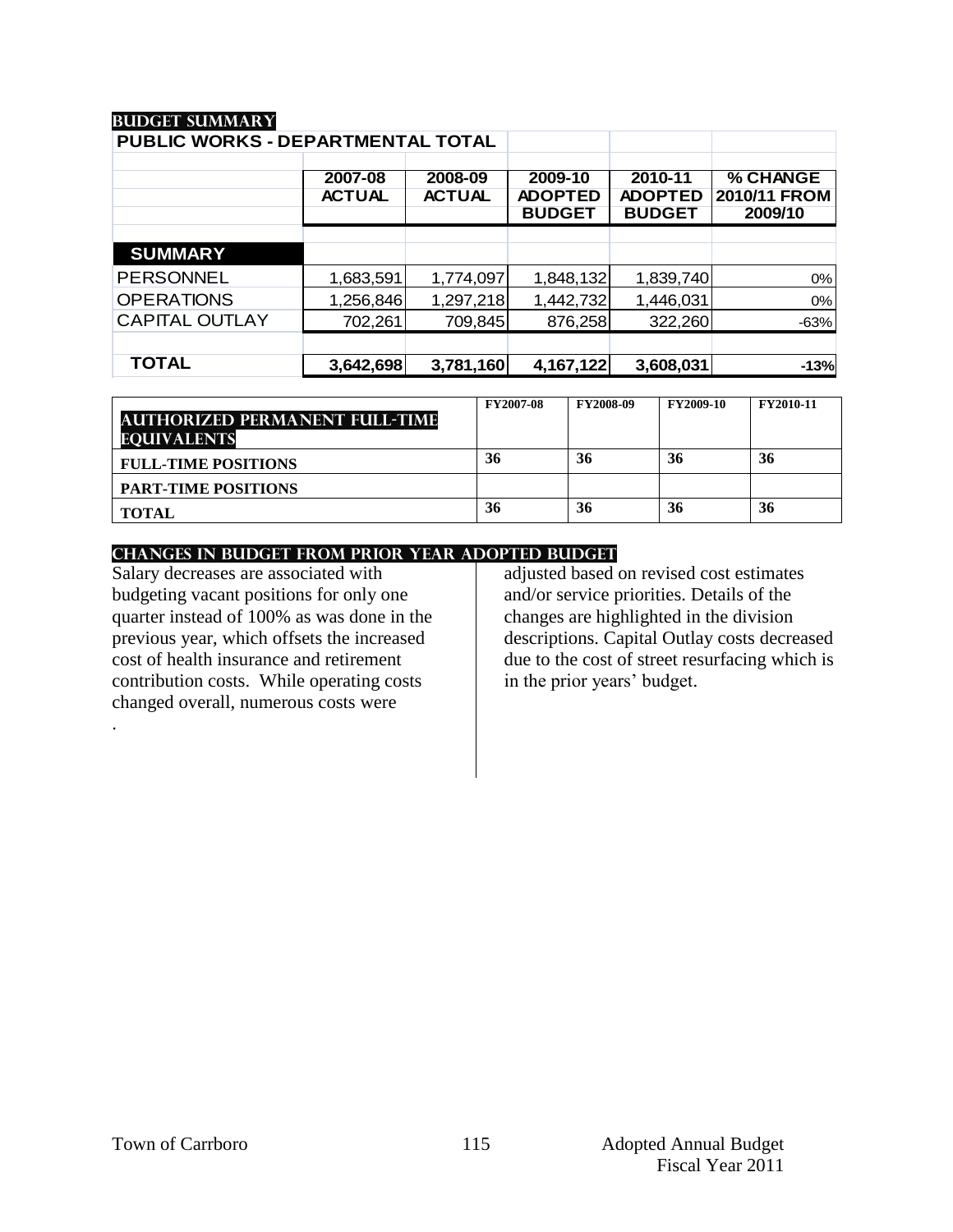|                                           | FY2007-08      | FY2008-09      | FY2009-10        | FY2010-11        |
|-------------------------------------------|----------------|----------------|------------------|------------------|
| PERFORMANCE MEASURES                      | <b>ACTUAL</b>  | <b>ACTUAL</b>  | <b>ESTIMATED</b> | <b>PROJECTED</b> |
| Workload:                                 |                |                |                  |                  |
| # of construction contracts administered  | $\overline{5}$ | $\overline{2}$ | $\overline{4}$   | $\overline{3}$   |
| # of maintenance contracts administered   | 3              | $\overline{3}$ | 3                | $\overline{3}$   |
| Miles of road maintained                  | 38.79          | 38.79          | 38.79            | 41.72            |
| Miles of bike path maintained             | 3.41           | 3.41           | 3.41             | 3.41             |
| # rollout containers                      | 3897           | 3901           | 3930             | 3960             |
| # multi-family and commercial dumpsters   | 187            | 187            | 187              | 187              |
| Sq. ft. of building space maintained      | 55,900         | 55,900         | 61,317           | 61,317           |
| $#$ of burials                            | 20             | $\mathbf{Q}$   | $\overline{15}$  | $\overline{15}$  |
| Total $#$ vehicles maintained             | 100            | 96             | 96               | 96               |
| Total # additional rolling stock          |                |                |                  |                  |
| maintained                                | 27             | 27             | 27               | 27               |
| Acres of park maintained                  | 96             | 96             | 96               | 96               |
| # of play fields maintained               | $\overline{7}$ | $\overline{7}$ | $\overline{7}$   | $\overline{7}$   |
|                                           |                |                |                  |                  |
| <b>Efficiency:</b>                        |                |                |                  |                  |
| Cost of asphalt maintenance per lane mile | \$525          | \$525          | \$530            | \$540            |
| Cost of centerline mile resurfaced (every |                |                |                  |                  |
| $2$ yrs)                                  | \$100,600      | \$0            | \$109,000        | \$0              |
| Refuse Tons per 1,000 population (all     |                |                |                  |                  |
| sources)                                  | 364            | 413            | 400              | 400              |
| Cost per ton collected (all tons)         | \$109          | \$115          | \$115            | \$115            |
| # work orders per fleet technician FTE    |                |                |                  |                  |
| per year                                  | 613            | 643            | 640              | 640              |
|                                           |                |                |                  |                  |
| <b>Effectiveness:</b>                     |                |                |                  |                  |
| % of construction contracts completed     | 100%           | 100%           | 100%             | 100%             |
| % of maintenance contracts completed      | 100%           | 100%           | 100%             | 100%             |
| Street segments rated 85% or better       | 75%            | 73%            | 79%              | 79%              |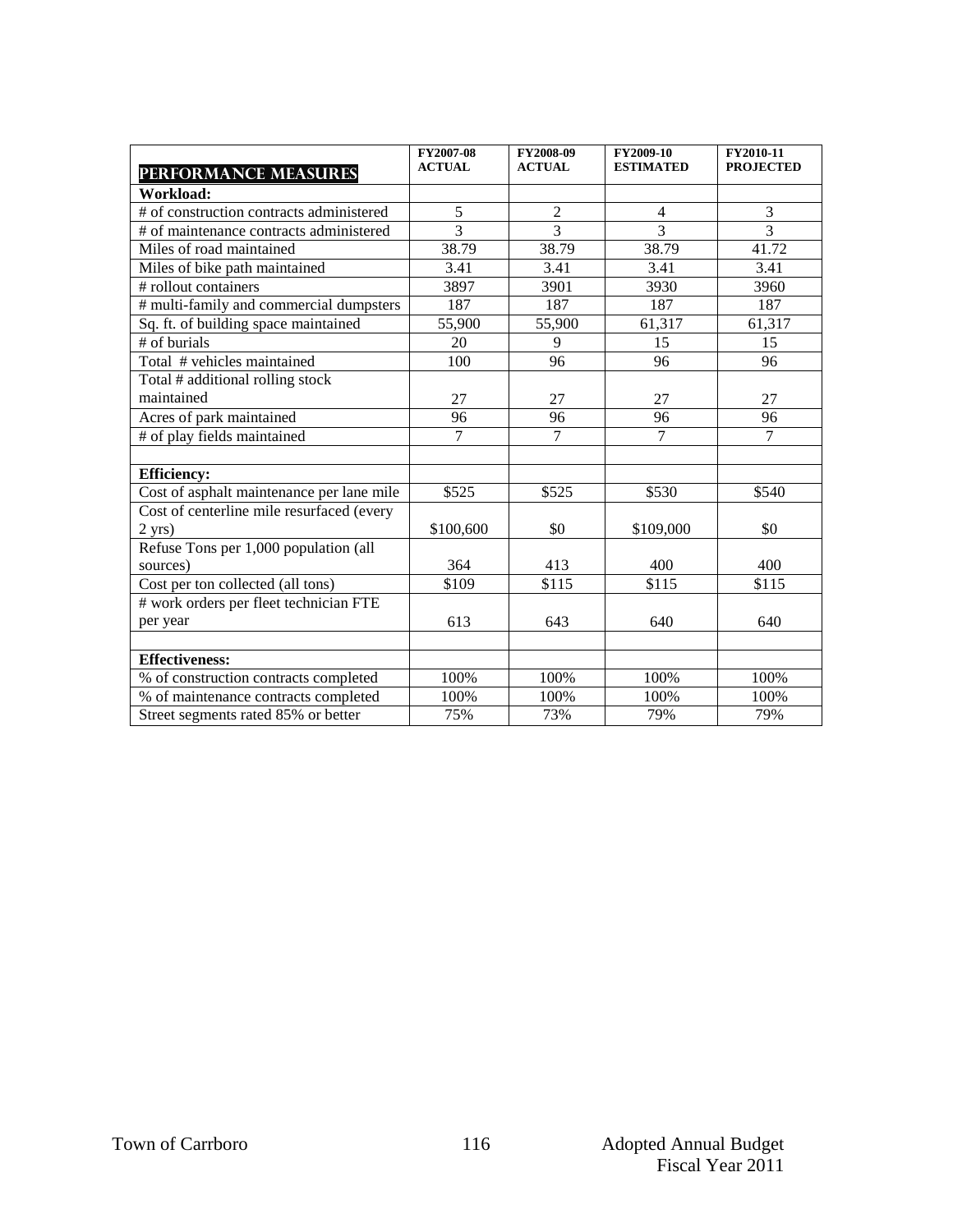#### **Budget summary**

## **PUBLIC WORKS SUPERVISION**

| ו טטניו בו סט סאורש א |               |               |                |                |              |
|-----------------------|---------------|---------------|----------------|----------------|--------------|
| 550                   |               |               |                |                |              |
|                       | 2007-08       | 2008-09       | 2009-10        | 2010-11        | % CHANGE     |
|                       | <b>ACTUAL</b> | <b>ACTUAL</b> | <b>ADOPTED</b> | <b>ADOPTED</b> | 2010/11 FROM |
|                       |               |               | <b>BUDGET</b>  | <b>BUDGET</b>  | 2009/10      |
|                       |               |               |                |                |              |
| <b>SUMMARY</b>        |               |               |                |                |              |
|                       |               |               |                |                |              |
| <b>PERSONNEL</b>      | 258,157       | 295,125       | 287,572        | 296,900        | 3%           |
| <b>OPERATIONS</b>     | 19,899        | 17,640        | 28,275         | 30,546         | 8%           |
| <b>CAPITAL OUTLAY</b> | 13,319        | 23,704        | O              | 33,500         | 0%           |
|                       |               |               |                |                |              |
| <b>TOTAL</b>          | 291,374       | 336,469       | 315,847        | 360,946        | 14%          |

#### **changes in budget from prior year adopted budget**

The Supervision Division salary increases are associated with the increased costs for health insurance and retirement contributions. The increase in the operating expense is largely due to vehicle supply costs associated with the capital outlay cost for the replacement on one vehicle.

| <b>BUDGET SUMMARY</b>                  |               |               |                |                |                     |  |  |
|----------------------------------------|---------------|---------------|----------------|----------------|---------------------|--|--|
| <b>PUBLIC WORKS STREET MAINTENANCE</b> |               |               |                |                |                     |  |  |
| 560                                    |               |               |                |                |                     |  |  |
|                                        | 2007-08       | 2008-09       | 2009-10        | 2010-11        | % CHANGE            |  |  |
|                                        | <b>ACTUAL</b> | <b>ACTUAL</b> | <b>ADOPTED</b> | <b>ADOPTED</b> | <b>2010/11 FROM</b> |  |  |
|                                        |               |               | <b>BUDGET</b>  | <b>BUDGET</b>  | 2009/10             |  |  |
|                                        |               |               |                |                |                     |  |  |
| <b>SUMMARY</b>                         |               |               |                |                |                     |  |  |
|                                        |               |               |                |                |                     |  |  |
| <b>PERSONNEL</b>                       | 472,359       | 511,508       | 532,052        | 539,145        | 1%                  |  |  |
| <b>OPERATIONS</b>                      | 369.314       | 408.794       | 387,027        | 404.921        | 5%                  |  |  |
| <b>CAPITAL OUTLAY</b>                  | 259,964       | 366,221       | 585,840        | 87,630         | $-85%$              |  |  |
|                                        |               |               |                |                |                     |  |  |
| TOTAL                                  | 1,101,637     | 1,286,523     | 1,504,919      | 1,031,696      | $-31%$              |  |  |

#### **changes in budget from prior year adopted budget**

The Street Maintenance Division budget shows an increase in salaries associated with the increased costs for health insurance and retirement contributions. The recommended operating costs show a small increase. The main increase is contract services (\$16,337) which includes a pavement study and the new Andrews/Riggsbee parking lot lease.

Offsetting these increases are M&R equipment (\$4,000) and departmental supplies (\$5,000). The capital outlay budget decreased based on street resurfacing costs in the prior year but includes vehicle replacements in the FY10-11 CIP and a vbox salt spreader used for snow and ice control.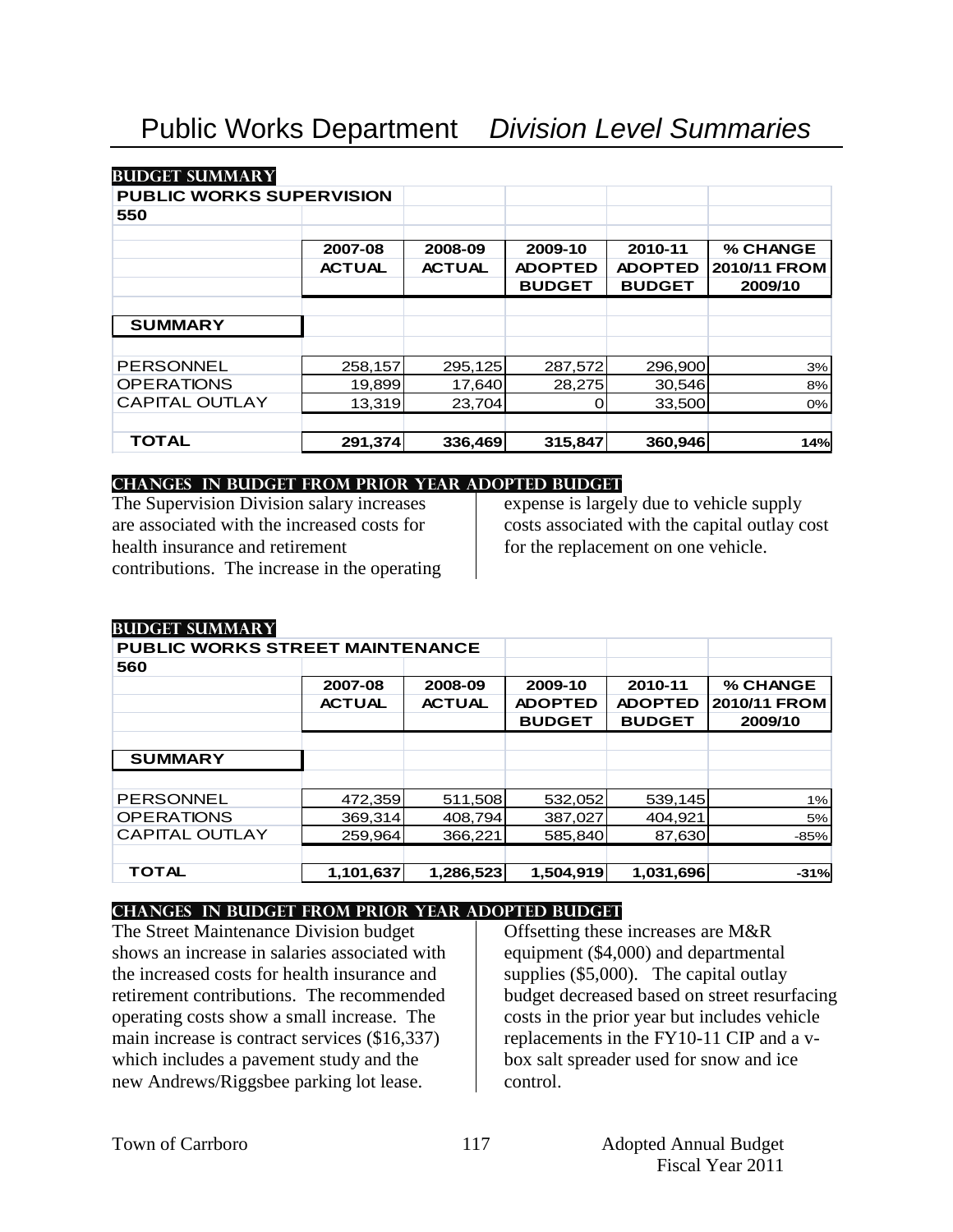#### **Budget summary**

**Budget summary**

| PUBLIC WORKS SOLID WASTE MANAGEMENT |               |               |                |                |              |
|-------------------------------------|---------------|---------------|----------------|----------------|--------------|
| 580                                 |               |               |                |                |              |
|                                     |               |               |                |                |              |
|                                     | 2007-08       | 2008-09       | 2009-10        | 2010-11        | % CHANGE     |
|                                     | <b>ACTUAL</b> | <b>ACTUAL</b> | <b>ADOPTED</b> | <b>ADOPTED</b> | 2010/11 FROM |
|                                     |               |               | <b>BUDGET</b>  | <b>BUDGET</b>  | 2009/10      |
|                                     |               |               |                |                |              |
| <b>SUMMARY</b>                      |               |               |                |                |              |
|                                     |               |               |                |                |              |
| <b>PERSONNEL</b>                    | 280,795       | 305,348       | 306,358        | 317,549        | 4%           |
| <b>OPERATIONS</b>                   | 435,214       | 482,560       | 511,313        | 493,793        | $-3%$        |
| <b>CAPITAL OUTLAY</b>               | 209.014       | 233.371       | 241.418        | 154,000        | $-36%$       |
|                                     |               |               |                |                |              |
| <b>TOTAL</b>                        | 925,022       | 1,021,279     | 1,059,089      | 965,342        | $-9%$        |

## **changes in budget from prior year adopted budget**

The Solid Waste Division budget shows an increase in salaries associated with the increased costs for health insurance and retirement contributions. Operating costs are decreasing due to printing (\$3,150) and landfill fees (\$14,454). Capital outlay reflects a decrease based on the purchase of one truck from the FY10-11 CIP compared to two vehicles last year.

| DUDULI DUNINIAA                      |               |               |                |                |              |
|--------------------------------------|---------------|---------------|----------------|----------------|--------------|
| <b>PUBLIC WORKS CENTRAL SERVICES</b> |               |               |                |                |              |
| 590                                  |               |               |                |                |              |
|                                      |               |               |                |                |              |
|                                      | 2007-08       | 2008-09       | 2009-10        | 2010-11        | % CHANGE     |
|                                      | <b>ACTUAL</b> | <b>ACTUAL</b> | <b>ADOPTED</b> | <b>ADOPTED</b> | 2010/11 FROM |
|                                      |               |               | <b>BUDGET</b>  | <b>BUDGET</b>  | 2009/10      |
|                                      |               |               |                |                |              |
| <b>SUMMARY</b>                       |               |               |                |                |              |
|                                      |               |               |                |                |              |
| <b>PERSONNEL</b>                     | 142,062       | 150,076       | 150,879        | 156,290        | 4%           |
| <b>OPERATIONS</b>                    | 210,178       | 205,560       | 271,398        | 276,259        | 2%           |
| <b>CAPITAL OUTLAY</b>                | 132,552       | 85,949        | 22,000         |                | $-100%$      |
|                                      |               |               |                |                |              |
| <b>TOTAL</b>                         | 484,792       | 441,585       | 444,277        | 432,549        | $-3%$        |

#### **changes in budget from prior year adopted budget**

The salary increases are due to increased costs for health insurance and retirement contributions. Operating costs increased due to maintenance and building repairs (\$6,100), and utilities (\$6,633) including the new fire station. However, several operating

cost decreases are budgeted for departmental supplies (\$2,790) and contract services (\$4,455) due to better estimate for janitorial services and wash pit maintenance. Capital Outlay decreased based on the purchase of a replacement truck the prior year.